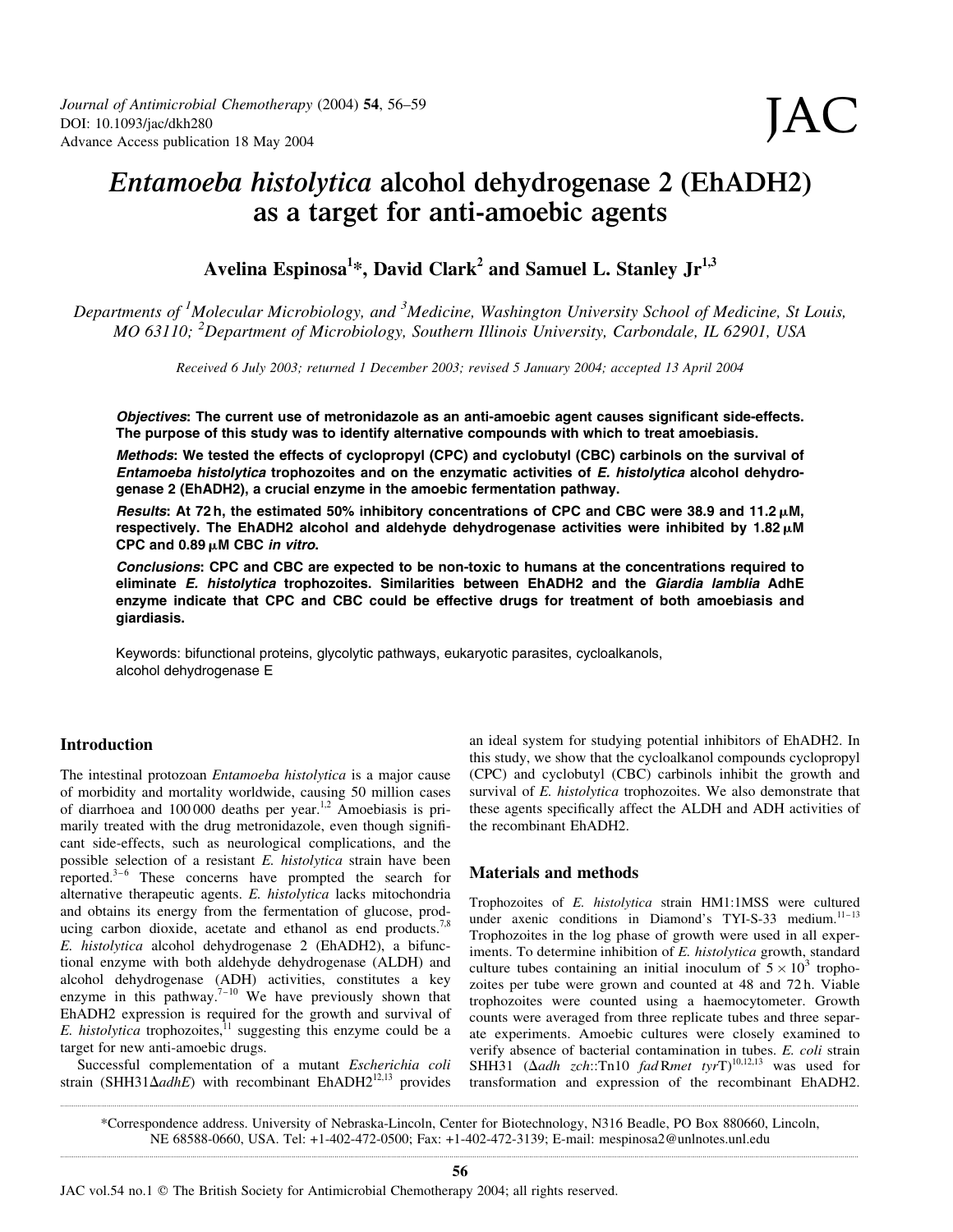

Figure 1. Inhibition of trophozoite growth with CPC. A concentration of 75  $\mu$ M inhibits trophozoite growth. An initial  $5 \times 10^3$  HM1:1MSS E. histolytica trophozoites were inoculated per tube, and counted at 48 and 72 h.

For anaerobic growth, the transformed strain was grown on solid (1.5% Bacto Agar; Difco, Sparks, MD, USA) or liquid M9 media11,13 in anaerobic jars (BBL GasPak system; BBL, Cockeysville, MD, USA) with anaerobic system envelopes (BBL GasPak Plus). Indicator strips were used to confirm anaerobic conditions. A single colony of strain SHH31 ( $\Delta adhE$ ) transformed with pEhADH2<sup>11</sup> was grown overnight under aerobic conditions. Bacterial cells were processed as described elsewhere.<sup>10,11,13</sup> Lysate samples were analysed by SDS–PAGE and western blot analyses. Bacterial lysates were used to measure NAD<sup>+</sup>-dependent ALDH and ADH activities. ALDH activity was assayed spectrophotometrically by measuring decrease in absorbance at 340 nm, following the oxidation of NADH to NAD using acetyl-CoA as the substrate.<sup>14,15</sup> ADH activity was measured by the same assay, with the substitution of acetaldehyde for acetyl-CoA as the substrate.<sup>14,15</sup> One unit of enzyme activity was defined as that which consumed 1  $\mu$ mol of NADH or NAD<sup>+</sup>/min. Activity values were averaged from three independent samples. Substrate concentrations were based on standard protocols.<sup>13-15</sup>

### **Results**

CPC and CBC inhibited the growth of E. histolytica trophozoites (Figures 1 and 2). A CPC concentration of at least  $75 \mu M$ was required for complete trophozoite growth inhibition (Figure 1; Table 1). In contrast, a CBC concentration of only  $30 \mu M$  (a 2.5-fold decrease) was required to completely block trophozoite growth (Figure 2; Table 1). The  $EIC_{50}$  value for CBC was much lower than that for CPC:  $11.2 \mu M$  and  $38.9 \mu M$ , respectively (Table 1). The two compounds also blocked anaerobic growth of wild-type E. coli (BL21 DE3) and E. coli strain SHH31 $\Delta$ adhE transformed with EhADH2 in plasmid pET3a (data not shown).

CPC and CBC inhibited both enzymatic activities of the EhADH2 protein in vitro (Table 2). Assays of ALDH and ADH activities demonstrated a stronger effect of CBC than of CPC. The effects of CPC and CBC on the ALDH activity of EhA-DH2 were particularly dramatic. At  $0.53 \mu$ M, CPC decreased the



Figure 2. Inhibition of trophozoite growth with CBC. A concentration of 30  $\mu$ M completely blocks trophozoite growth. An initial  $5 \times 10^3$  HM1:1MSS E. histolytica trophozoites were inoculated per tube, and counted at 48 and 72 h.

ALDH activity by 53%, while a similar concentration of CBC completely eliminated ALDH activity (Table 2). CBC completely eliminated the ADH activity of EhADH2 at  $0.89 \mu M$ , while a two-fold increase in concentration  $(1.82 \,\mu\text{M})$  of CPC was required to obtain similar results (Table 2).

## **Discussion**

EhADH2 is a member of the microbial group III or 'iron activated' alcohol dehydrogenases, with higher homology to prokaryotic than to eukaryotic alcohol dehydrogenases.<sup>16,17</sup> In an attempt to search for specific inhibitors for this enzyme, we tested two alkanols, CPC and CBC. This study shows that both of these carbinols have an inhibitory effect on in vivo trophozoite growth (Figures 1 and 2; Table 1) and on in vitro EhADH2 enzymatic activities (Table 1). CBC is a stronger inhibitor than CPC, but both compounds affect growth and enzymatic function at micromolar concentrations (Tables 1 and 2). These results suggest that CPC and CBC interfere with trophozoite growth by blocking EhADH2 and, therefore, fermentative metabolism. Our results show an important difference between the drug concentrations required to block parasite growth and to inhibit enzymatic activity in vitro. Since EhADH2 is mostly localized in the cytosol, these compounds probably cross the parasite's membrane to affect its metabolism. Although the mechanisms underlying the inhibitory effects of either compound on the anaerobic growth of E. histolytica are not known, a likely possibility is that EhADH2 converts both cyclic alcohols into corresponding aldehydes, which then attack the active site residues of the glycolytic enzyme, affecting its activity. This is the mechanism by which unsaturated alcohol analogues, such as allyl alcohol, inhibit ADH enzymes.<sup>18-20</sup> Moreover, in preliminary fluorescence analysis of EhADH2, addition of CBC to a mix of EhADH2 and acetyl-CoA blocked quenching of tryptophans of EhADH2 by the substrate (data not shown). It is possible to speculate that CBC interferes irreversibly with substrate binding of acetyl-CoA.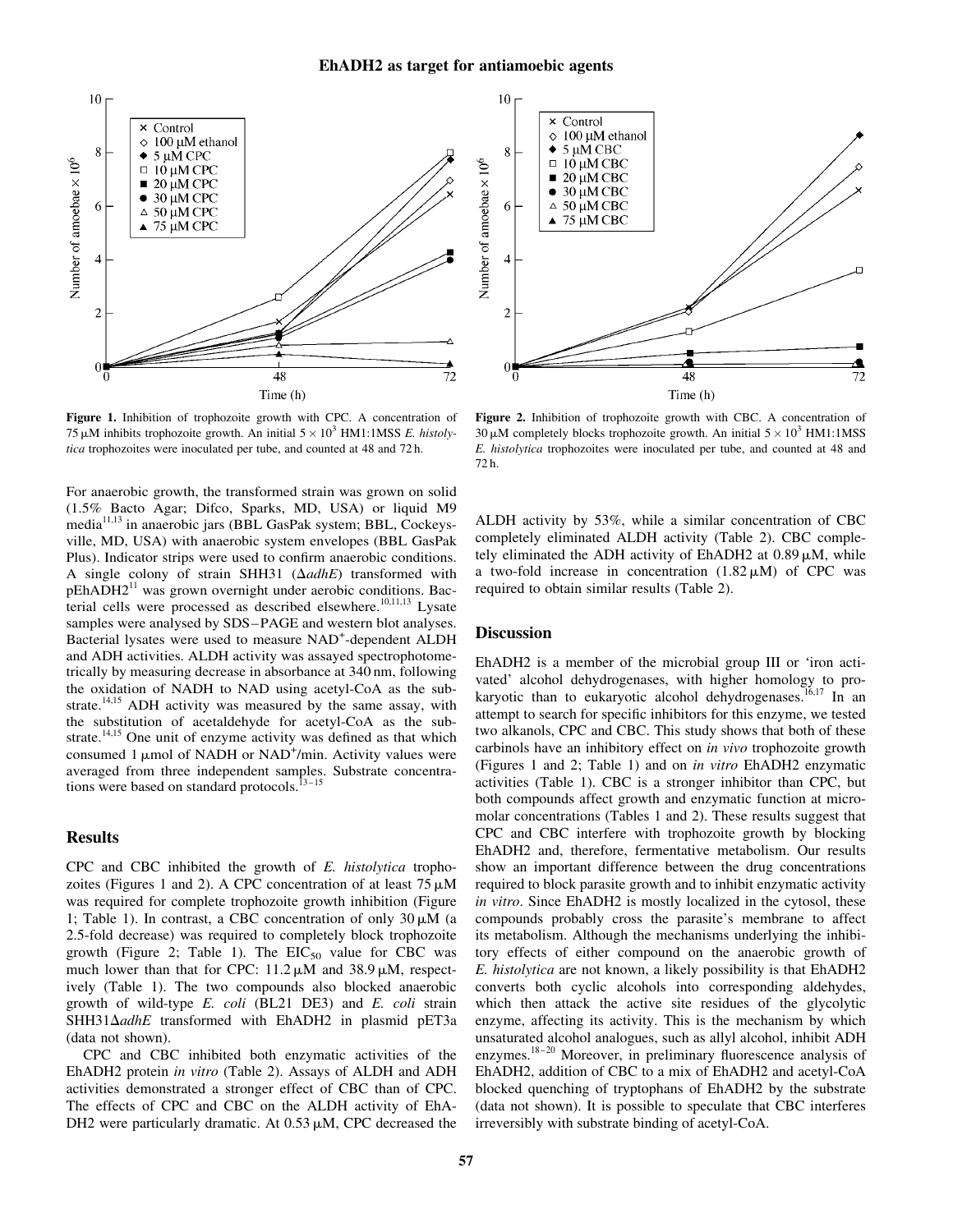#### A. Espinosa et al.

| Concentration             | No. trophozoites $\times 10^6$ (% inhibition in respect to controls) |                 |              |                 |  |  |  |
|---------------------------|----------------------------------------------------------------------|-----------------|--------------|-----------------|--|--|--|
|                           | <b>CPC</b>                                                           |                 | <b>CBC</b>   |                 |  |  |  |
|                           | 48 h                                                                 | 72 h            | 48 h         | 72 h            |  |  |  |
| Control                   | $1.7$ (NA)                                                           | $6.5$ (NA)      | $2.2$ (NA)   | $6.7$ (NA)      |  |  |  |
| $100 \mu M$ ethanol       | 1.2(27.1)                                                            | 7.8 $(+19.2)^a$ | 2.1(4.5)     | 7.5 $(+12)^a$   |  |  |  |
| $5 \mu M$                 | 1.3(23.5)                                                            | 7.0 $(+7.7)^a$  | 2.2(0)       | 8.7 $(+29.8)^a$ |  |  |  |
| $10 \mu M$                | 2.6 $(+52.9)^a$                                                      | 8.0 $(+23)^a$   | 1.3(41.0)    | 3.7(44.8)       |  |  |  |
| $11.2 \mu M^b$            |                                                                      |                 |              | 3.2 $(50)^c$    |  |  |  |
| $12.2 \mu M^b$            |                                                                      |                 | 1.1 $(50)^c$ |                 |  |  |  |
| $20 \mu M$                | 1.2(29.4)                                                            | 4.3(33.8)       | 0.5(77.3)    | 0.8(88.1)       |  |  |  |
| $30 \mu M$                | 1.1(35.3)                                                            | 4.0(38.5)       | 0.1(95.5)    | 0.2(97.0)       |  |  |  |
| 38.9 $\mu$ M <sup>b</sup> |                                                                      | 3.1 $(50)^c$    |              |                 |  |  |  |
| $50 \mu M$                | 0.8(50)                                                              | 1.0(84.6)       | 0.01(99.5)   | 0.01(99.8)      |  |  |  |
| $75 \mu M$                | 0.5(70.6)                                                            | 0.1(98.5)       | 0.01(99.5)   | 0.01(99.8)      |  |  |  |

Table 1. Effect of cycloalkanols CPC and CBC on the growth of E. histolytica trophozoites  $(EIC<sub>50</sub>$  at 48 and 72 h are shown)

NA, not applicable.

<sup>a</sup>Percentage growth increase, no inhibition.

 $b^{b}$ EIC<sub>50</sub>, estimated inhibitory concentrations of cycloalkanols required to inhibit 50% amoebic growth.

<sup>c</sup>Estimated no. trophozoites  $\times 10^6$  killed by EIC<sub>50</sub>.

Table 2. In vitro inhibition of EhADH2 enzymatic activities (ALDH and ADH) by CPC and CBC

| Carbinol<br>(concentration) | ALDH activity $(mU/\mu g)$ |                |                | ADH activity $(mU/\mu g)$ |                |                |
|-----------------------------|----------------------------|----------------|----------------|---------------------------|----------------|----------------|
|                             | control                    | with inhibitor | $%$ inhibition | control                   | with inhibitor | $%$ inhibition |
| <b>CPC</b>                  |                            |                |                |                           |                |                |
| $(0.53 \mu M)$              | 313                        | 149            | 53             | 710                       | 473            | 33             |
| $(1.82 \mu M)$              | 322                        | 0              | 100            | 810                       | $\theta$       | 100            |
| CBC                         |                            |                |                |                           |                |                |
| $(0.53 \mu M)$              | 326                        | $\Omega$       | 100            | 796                       | 265            | 67             |
| $(0.89 \mu M)$              | 307                        | NA             | NA             | 754                       | 0              | 100            |

NA, not applicable.

The different phylogenetic origin and unique structural characteristics of EhADH2 with respect to the human dehydrogenases also suggest that CPC and CBC would bind specifically to this enzyme and probably not to the human ADH and ALDH homologues. We have hypothesized that EhADH2 originated from the fusion of ancestral ADH and ALDH microbial proteins, diverging functionally and structurally from classical unifunctional ADHs and ALDHs.<sup>11</sup> The anaerobic EhADH2 uses iron as the catalytic ion and shares the co-factor binding site for the ADH and ALDH activities.<sup>11</sup> CPC and CBC apparently have strong affinity for this shared binding site. In contrast, humans possess two structurally independent ADH and ALDH aerobic enzymes; ADH is zinc dependent and ALDH requires no catalytic ion. Based on these differences between the amoebic and the human dehydrogenases, we predict little affinity of cycloalkanols for the mammalian enzymes.

Although CPC and CBC can be toxic to humans at millimolar concentrations, our  $EIC_{50}$  data indicate that, if administered at micromolar concentrations, these or similar compounds could be used safely as anti-amoebic agents. As anaesthetics, cycloalkanols

act on the cytochrome P450 enzyme family and on neuronal conduction mechanisms (nicotinic acetylcholine receptor)<sup>18,20-23</sup> at much higher concentrations than the ones we used to inhibit trophozoite growth (Table 1). In a previous report, $^{18}$  the anaesthetic  $EC_{50}$  value for cyclobutyl methanol (a CBC analogue) on vertebrates was  $5.4 \text{ mM}$ , 480 times higher than the CBC EIC<sub>50</sub> value reported here (Table 1), and 6000-fold the concentration we needed to inhibit the ADH activity in vitro (Table 2). Mammalian toxicity data on the effects of  $n$ -alkanols on ion channels indicate that at least 140 mM cyclopropanemethanol and 14 mM cyclobutanemethanol were necessary to inhibit the nicotinic acetylcholine receptor in vitro.<sup>22</sup> These values are 3600- and 1250-fold the concentrations used in our study to inhibit 50% of amoebic trophozoite growth by the analogues CPC and CBC, respectively (Table 1). A survey revealed that 1-aminocyclopropanol, an aldehyde dehydrogenase inhibitor, had no inhibitory effect on rat brain tryptophan hydrolase activity in vitro.<sup>21</sup> A recent in vivo study showed that methyl isobutyl carbinol (MIBC) had low potential for toxicity in male rats, based on the plasma levels found after 12 h of a single 5 mmol/kg oral dose of MIBC.